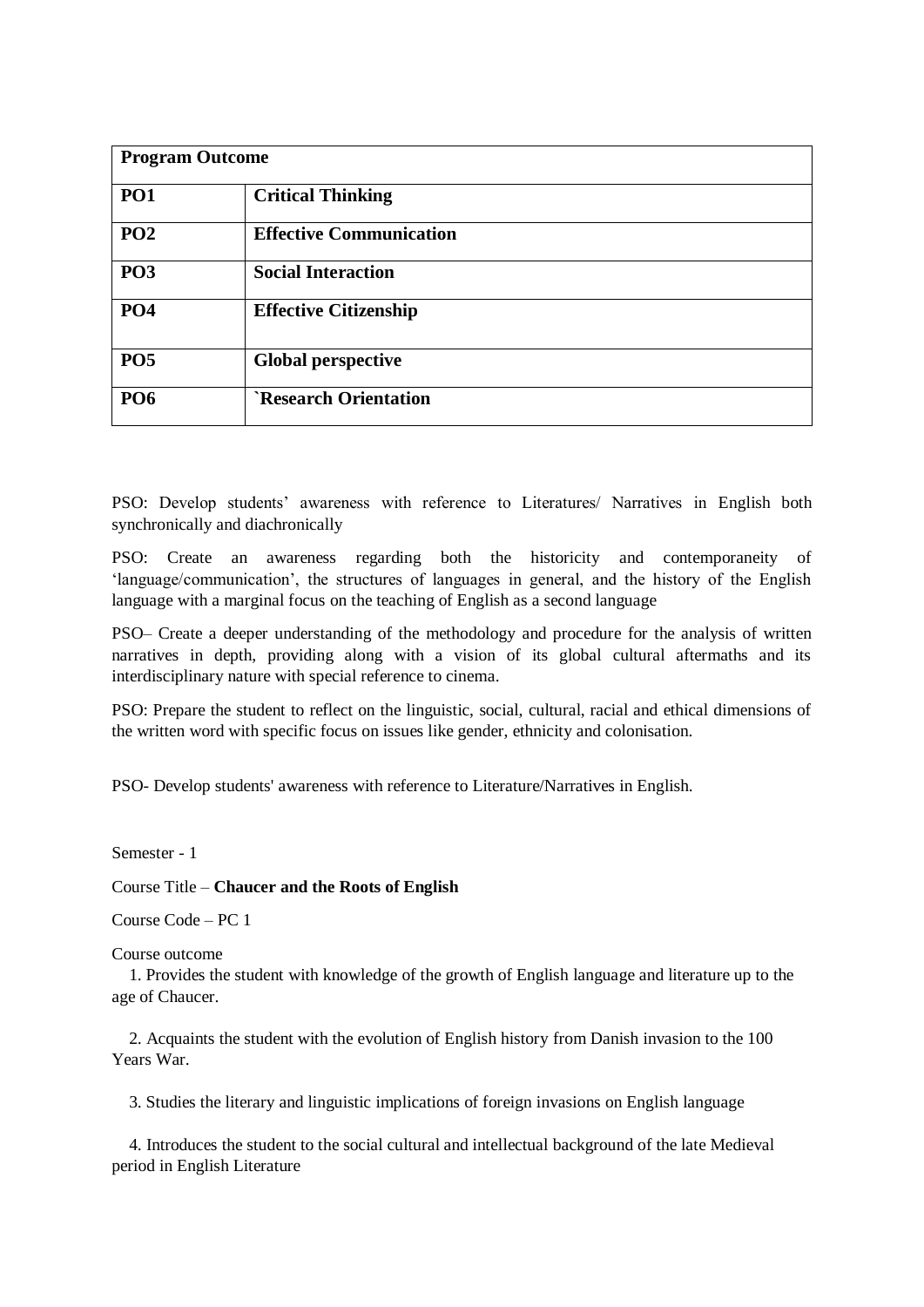5. Sensitize him/her to the major literary works of the period.

6. Introduces the student to the linguistic features of Old and Middle English periods

7. Gains an overview of Chaucer's contemporaries and their literary contributions

8. Studies various types of literary contributions of Chaucer.

Semester - 1

Course Code – PC 2 WRTINGS OF THE RENAISSANCE

Course outcome

CO 1 – Familiarize with and appreciate the writings of the English Renaissance.

CO2 – Understand the social, cultural and intellectual climate of the age.

CO3 – Analyse the literary texts in the light of recent theoretical interventions like New Historicism and Cultural Materialism.

CO4 - Imbibe the true spirit of Renaissance and Humanism.

CO5 – Analyse and place the authors and the texts in the proper historical perspective tracing the reciprocal relations between the text and the context.

CO6 – Understand the different genres and canons in literatures and how the great writers of the period influenced each other.

Semester - 1

Course Title – REVOLUTION AND ENLIGHTENMENT

Course Code – PC 3

 $CO1$  – Understand the English literature of the 17<sup>th</sup> century.

CO2 – Understand and analyse the social and cultural background of the age.

CO3 – Create a critical perspective of the intellectual climate of the period.

CO4 – Develop the knowledge of the apparent development of literature from one age to another.

CO5 – Understand the aesthetic and literary spirit of the age.

CO6 – Understand the reciprocal relation between the text and age.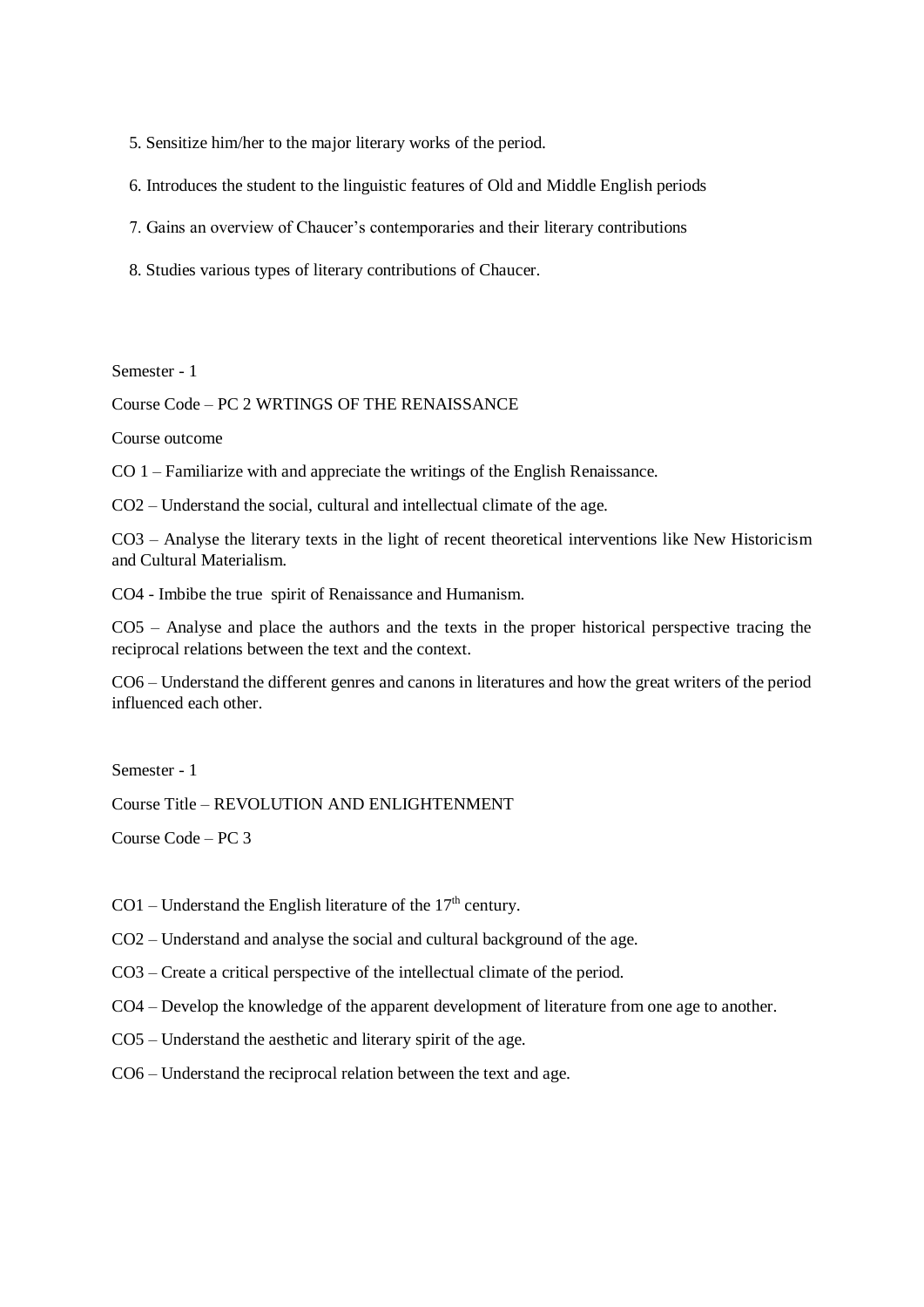# Course Title – **Literary Criticism and Academic Writing**

Course Code – PC 4

- CO1-To familiarize the students with the key concepts and texts of literary criticism ever since its emergence.
- CO2-To provide practical and theoretical familiarity with the range, approaches and mechanics of academic writing.
- CO3-To recognize the historical, political and aesthetic dimensions of the growth of literary criticism.
- CO4-To understand and evaluate the various schools of criticism across the ages.
- CO5-To understand the process of academic writing and to enhance the ability to attempt critical appreciation, literary criticism, reviews and other modes of academic writing.
- CO6-To keep track of other forms of scholarship that inform the discipline.
- CO7-To discuss the task and methodology of identifying a topic, developing it through research, writing it with sources, the mechanics of academic prose and documentation style.

## Semester - 1

### Course Title – **Indian English Literature**

- 1. Understand one of the most significant literatures produced in the English language from the non-speaking cultures
- 2. Understand the colonial context in which Indian English developed as a language and literature
- 3. Learn the emergence of Indian English fiction and drama, the differences in thematic and stylistic aspects between the pre-independence and post-independence periods
- 4. Understand the influence of Western Modernism and Postmodernism on Indian Writing
- 5. Comprehend the issues relating to the use of colonizer's language, the diverse ramification of power in the Indian subcontinent, features of Diaspora Writing
- 6. Analyze the socio-cultural, economic and gender concerns addressed in these texts

Semester - 2

Course Title – Literature of  $19<sup>th</sup>$  Century

CO1 – Understand the social and historical context of the age.

CO2 – Understand the theoretical premises of the British Romantic movement and Victorian age.

CO3 – Appreciate the various literary genres of the age and analyse the emergence and development of the novel.

- CO4 Understand the impact of industrialisation, materialism and scientific temperament on literature.
- CO5 Analyse the transition from Romantic age to Victorian age.
- CO6 Analyse the rise of individualism against the background of French Revolution.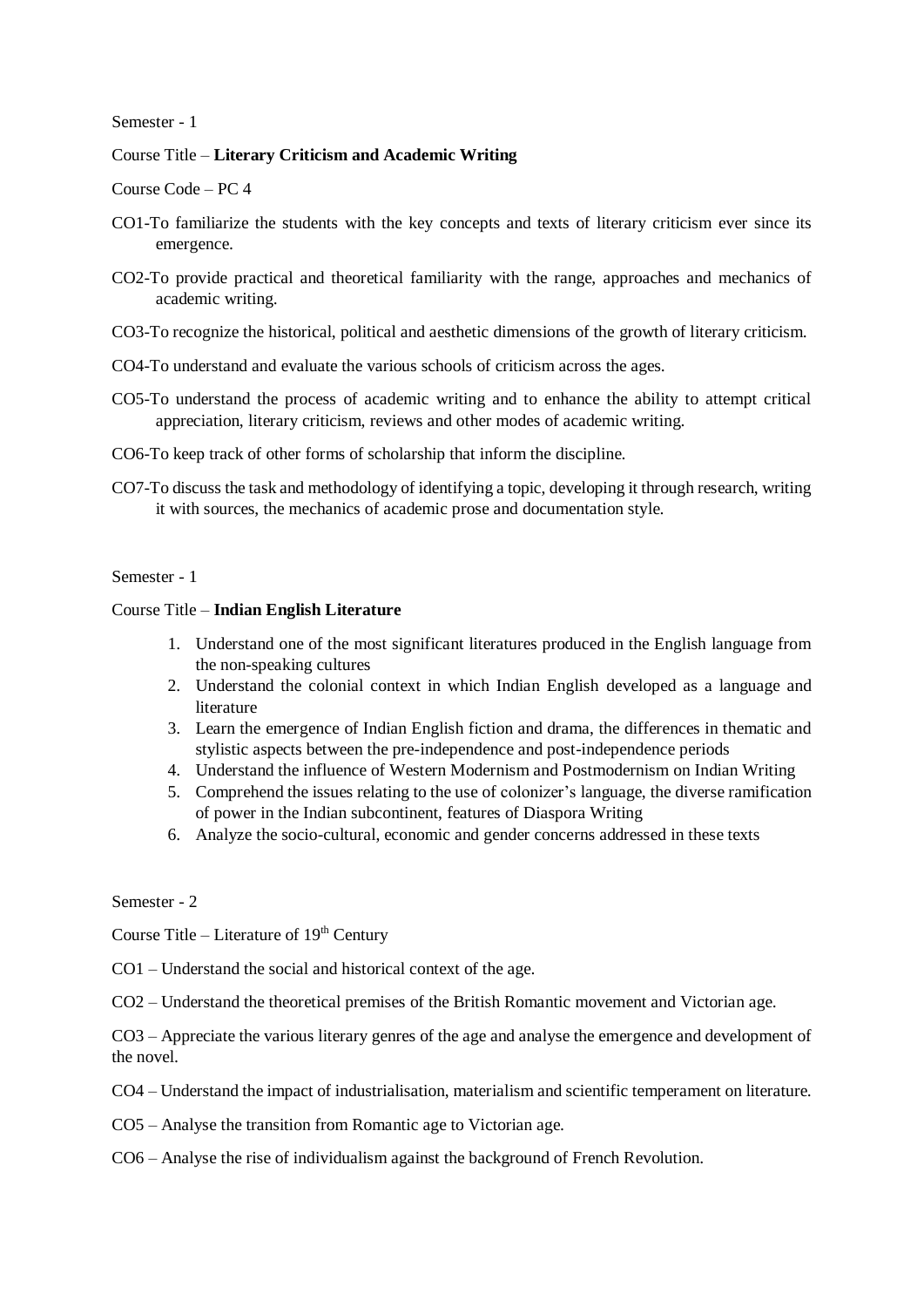Course Title – MODERNISM IN CONTEXT

Course outcome

The student

1. Comprehends the changes in literary perspectives in the twentieth century along with the social, economic, and political background.

2. Understands the key issues raised by imperial expansion and World War I.

3. Reflects on the impact of the Soviet experiment at the global level that needs to be read against the backdrop of the spread and influence of Marxism on a global scale calling for a radical review of world politics.

4. Learns of the rise of Fascism and Nazism and its effect on world politics.

5. Evaluates the various experimental techniques used by modernist writers.

6. Understand movements like the avant garde, the Pink decade and so forth

Semester - 2

Course Title – **Dimensions of the Postmodern**

Course Code – PC 8

Course outcome

CO1-To introduce the students to the development in literature written in English since 1960s by analysing representative works from experimental and metropolitan literature.

CO2-To discuss the Postmodernism/post modernism debate and the problematic of definition.

CO3-To analyse poetry which is anti-sceptical and sensitive to the realities of religion and metaphysics.

CO4-To create an awareness of the suspect nature of the language, the manipulative power of art, the fragility of character, the relativity of value and perception and the collapse of the absolute.

CO5-To recognize the marginalized voices.

CO6-To identify and analyse typical postmodern features and devices like self-reflexivity and multiculturalism.

CO7-To familiarize and appreciate the postmodern development in the field of drama.

Semester - 2

Course Title – Language and Linguistics

- 1. Create an awareness on the development of language studies diachronically and synchronically
- 2. Create an awareness about the basic concepts of linguistics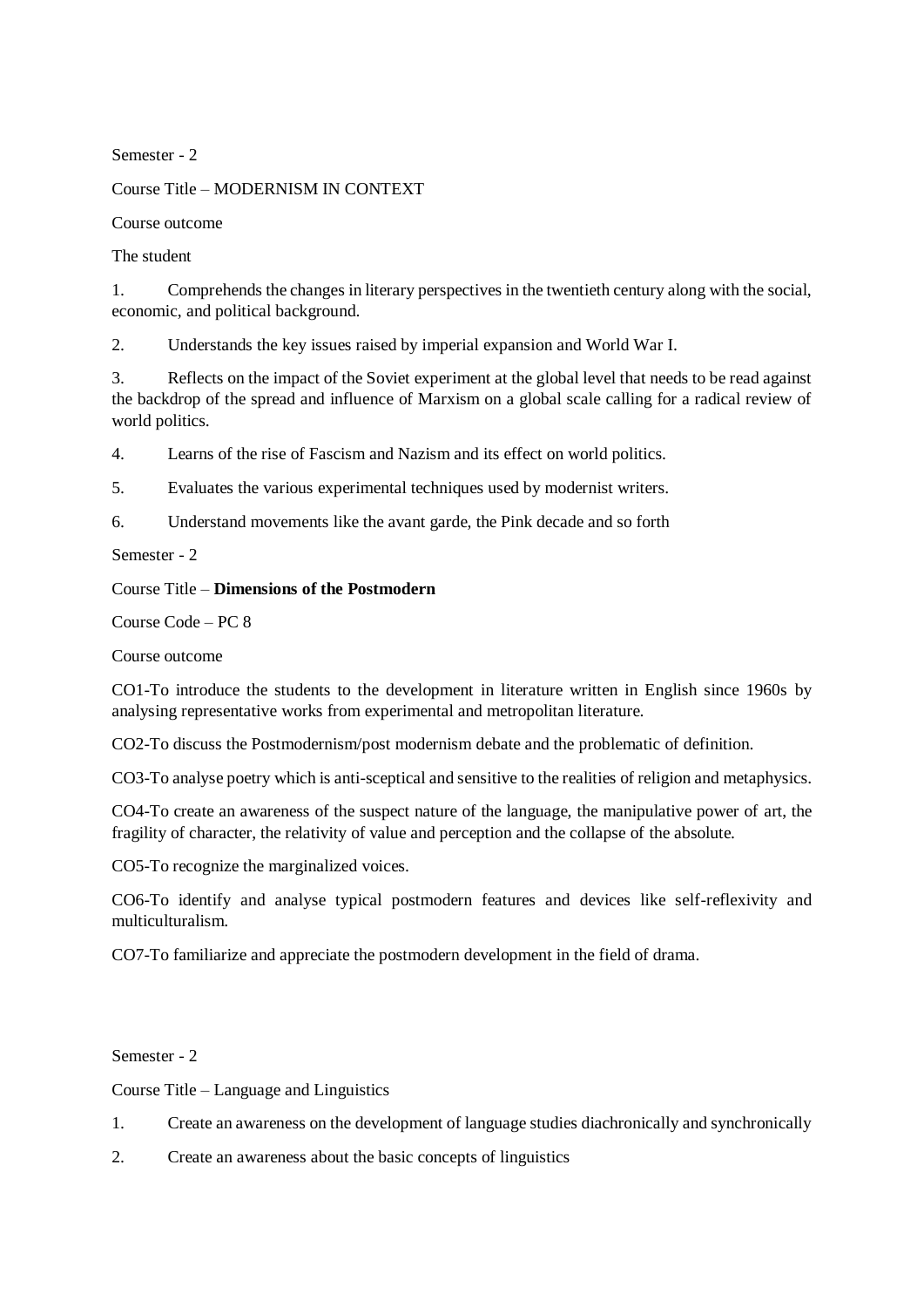3. Develop the notion that all languages are structure driven systems

4. Develop a scientific temper with the regard to how a language should be studied.

5. Prepare the student at one level with modern notions and concerns of linguistics and to update the student on the most recent advances in the theory of language study

6. Familiarise the student with various branches of linguistics at a basic level

Semester - 2

Course Title – Theories of Knowledge

1. Introduce students to literary theory

2. Familiarise students with the major conceptual frameworks of literary theory from structuralism to spectral theory

3. Familiarise students with the major developments in theory from the 1960s to the present

4. Enable students analyse the course of evolution of literary philosophy

5. Enable students comprehend the need of theoretical foundations in literary appreciation

6. Enable students understand and critique the distinction and relationship between literary criticism and literary theory

Semester - 3

Course Title – American Literature

**COS** 

1. Introduce the students to the most important branch of English literature belonging to the non- British tradition.

2. Provide detailed information to the students regarding the processes and texts chiefly responsible for the evolution of American literature.

3. Acquaint the students with some of the major conflicts, struggles and movements that are closely connected with the experiences of a group of people struggling to establish themselves as a nation.

4. Enhance the reading pleasure of students who want to place writers in their proper historical setting, and relate them to their predecessors, contemporaries and successors.

5. Help the students grasp the ideas or catch the flavour of a literary work.

6. Create the right path for the students and show them where to look for greatness.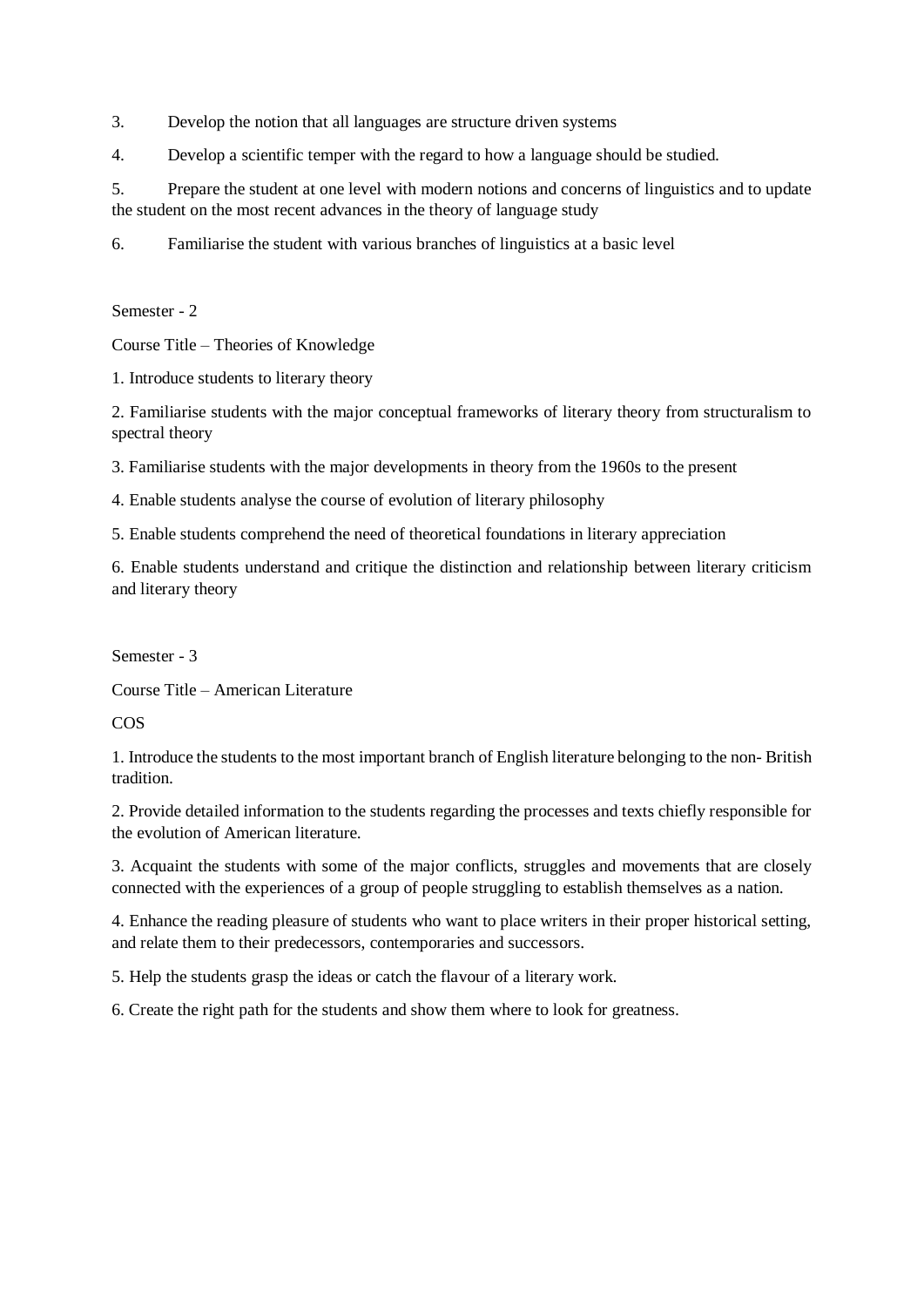Course Title – Cultural Studies

● Understand the interpretive strategies commonly employed in Cultural Studies

● Familiarise with the interdisciplinary approaches to exploring how cultural processes and artifacts are produced, shaped, distributed, consumed and responded to in diverse ways.

● Approach literature as a cultural activity and a site of cultural production and study the cultural influences that govern and imbue literary texts.

● Obtain skills in practising intertextuality methodologies in literary appreciation.

Semester - 3

Course Title – GENDER STUDIES

Course Code – PC 13

The student:

- 1. Recognises modes of literary criticism and interpretation that focus on representations of men and women, constructions of femininity and masculinity and sexual politics.
- 2. Learns the major works by feminist theoreticians.
- 3. Understands the evolution of gender theory from the eighteenth century to the present.
- 4. Learns to analyse and challenge the paradigms and intellectual premises of inherited norms.
- 5. Develops an activist stance through interventions and alternative epistemological positions meant to change the social order
- 6. Develops a more inclusive temperament giving due consideration to the marginalized segments in the society like queers, transsexuals and transgender

# Semester - 3

Course Title – Modes of Fiction

- 1. Understand the various modes of narrative fiction attempted across centuries, continents and languages
- 2. Learn about the various schools, influences and narrative devices that shaped narrative fiction in its present form
- 3. Analyse the major theoretical interpretations of the narrative
- 4. Understand the more complex and ideological issues relating to form of the novel
- 5. Comprehend the political import of the extraordinary flexibility the novel shows at thematic level
- 6. Learn the aesthetic and structural elements of Asian, African, Latin American, European, British and American fiction

Semester - 3

# Course Title – TEXT AND PERFORMANCE

CO1 – Create an awareness of the basic structural and thematic patterns that govern the poetic process.

CO2 – Understand the relation between the text and performance.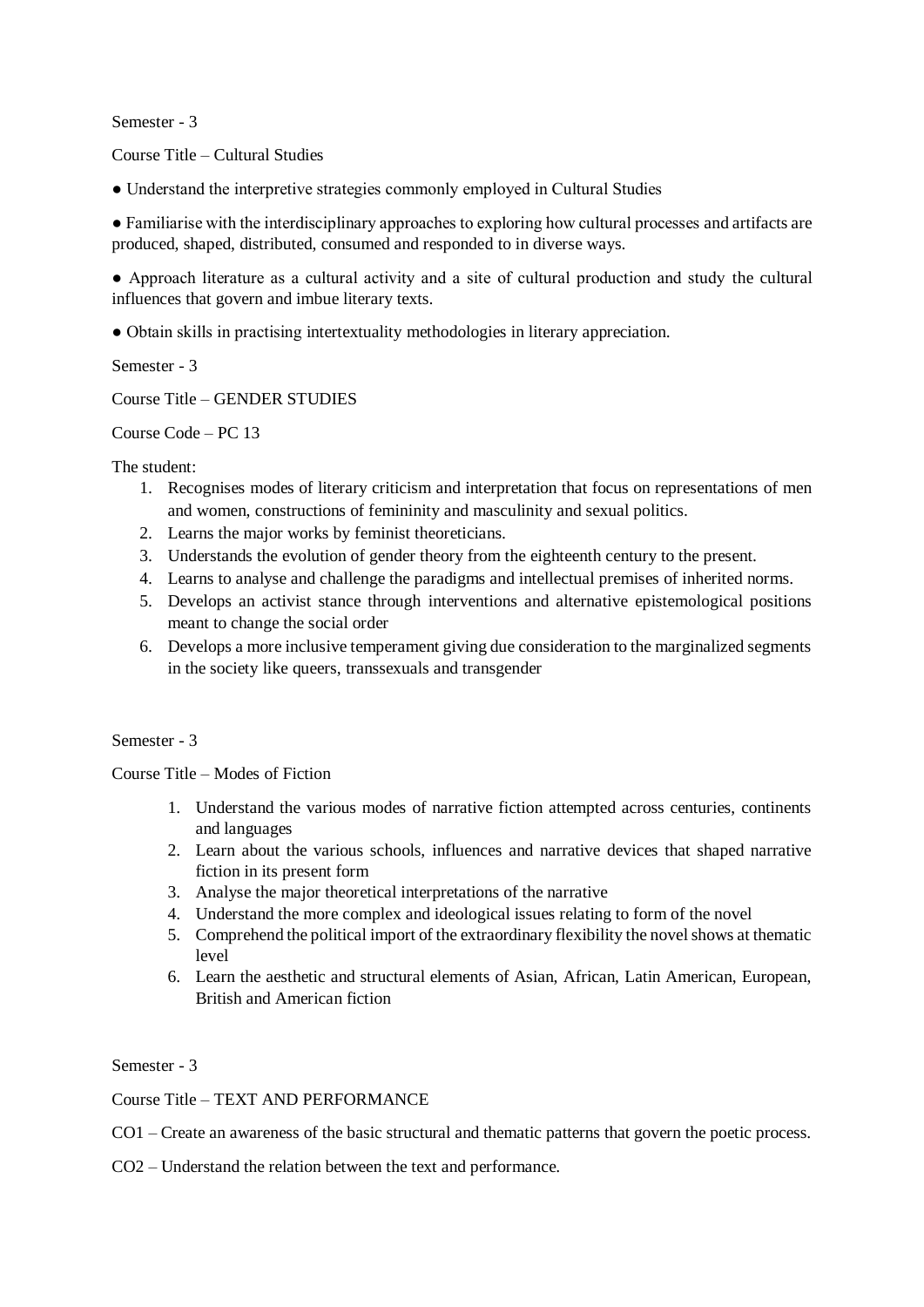CO3 – Understand the connectivity of drama, theatre, performance and performativity.

CO4 – Understand marginalised theatres dealing with issues like gender, ethnicity etc.

CO5 – Develop the history of the theatre from classical times till date.

CO6 – Discuss different notions like Anti-Aristotelian notions like Alienation effect, the Indian notion of Rasa etc., in connection with the texts.

Semester - 4

Course Title – Literature and the Empire

1. Introduce students to the discursive nature of colonialism and the counter-discursive impulses of postcolonial theory, narratives and performance texts

2. Familiarise students with postcolonial perspectives on world literatures

3. Enable students evaluate literary canons across linguistic, cultural and political boundaries

4. Introduce students to hitherto unrepresented literary articulations and equip them with adequate methodologies to study them

Semester - 4

Course Title –: Modern European Drama

The student has:

1. Been familiarised with modern European Drama in terms of topics, perspectives, and dramatic literature.

2. Appreciated a selection of the representative works – Realistic, Naturalistic and problem plays

3. Understood the social and cultural contexts that inform modern European Drama

4. Acquainted with the relationship between realism and social revolution as well as realism and anti-illusionism

5. Comprehended various theatrical traditions such as epic theatre, absurd theatre, theatre of cruelty and poor theatre.

6. Absorbed Marxian and psychoanalytic theoretical propositions,

7. Traced the development of Sociology and the Physical Sciences, and how they shaped the modernist sensibility.

8. Been introduced to poststructuralist theories and feminist theatre, environmental theatre, multicultural theatre and performance theories